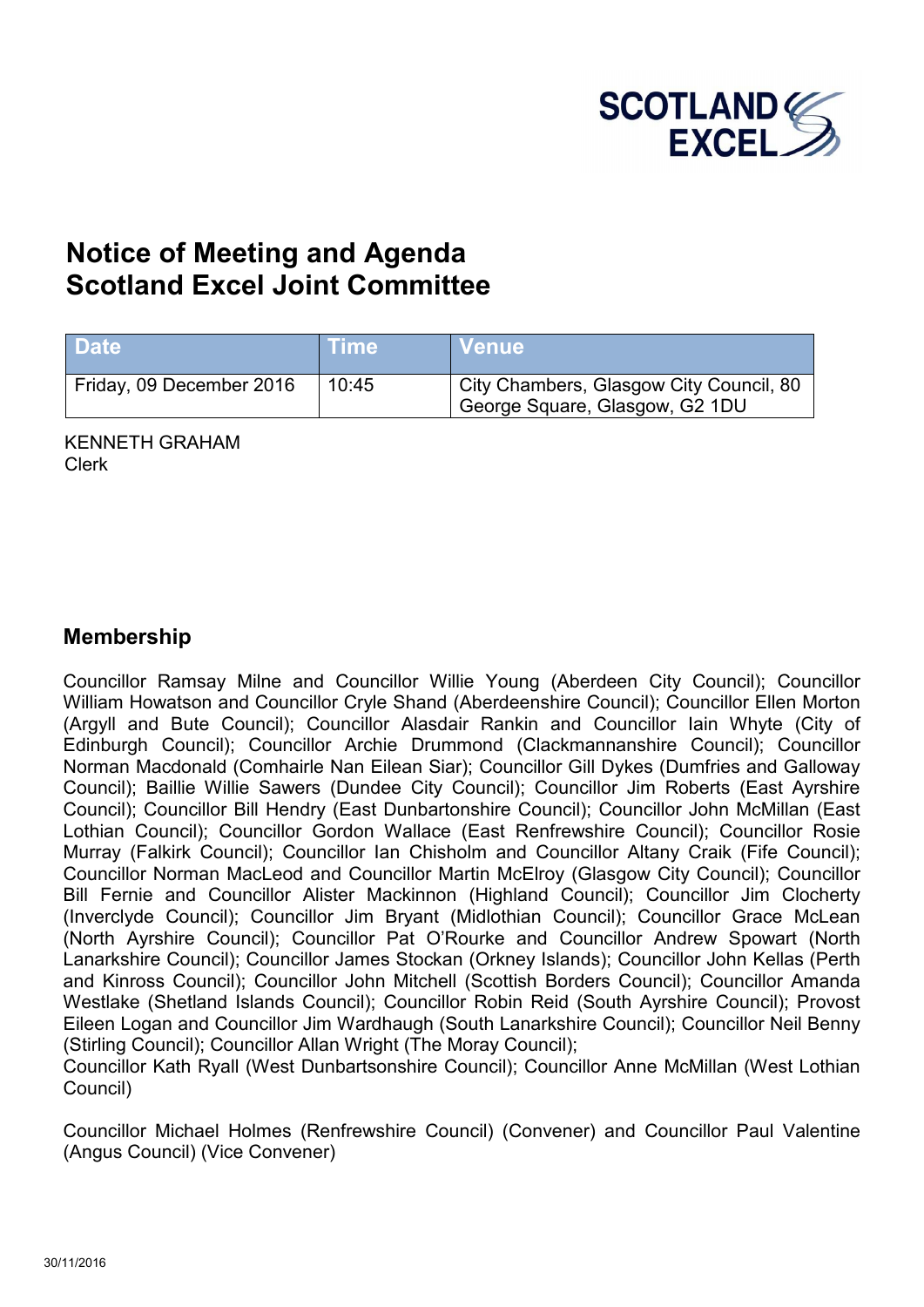## **Further Information**

This is a meeting which is open to members of the public.

A copy of the agenda and reports for this meeting will be available for inspection prior to the meeting at the Customer Service Centre, Renfrewshire House, Cotton Street, Paisley and online at [www.renfrewshire.cmis.uk.com/renfrewshire/CouncilandBoards.aspx](http://www.renfrewshire.cmis.uk.com/renfrewshire/CouncilandBoards.aspx)

For further information, please either email [democratic-services@renfrewshire.gov.uk](mailto:democratic-services@renfrewshire.gov.uk) or telephone 0141 618 7112.

#### **Members of the Press and Public**

Members of the press and public wishing to attend the meeting should report to the reception where they will be met and directed to the meeting.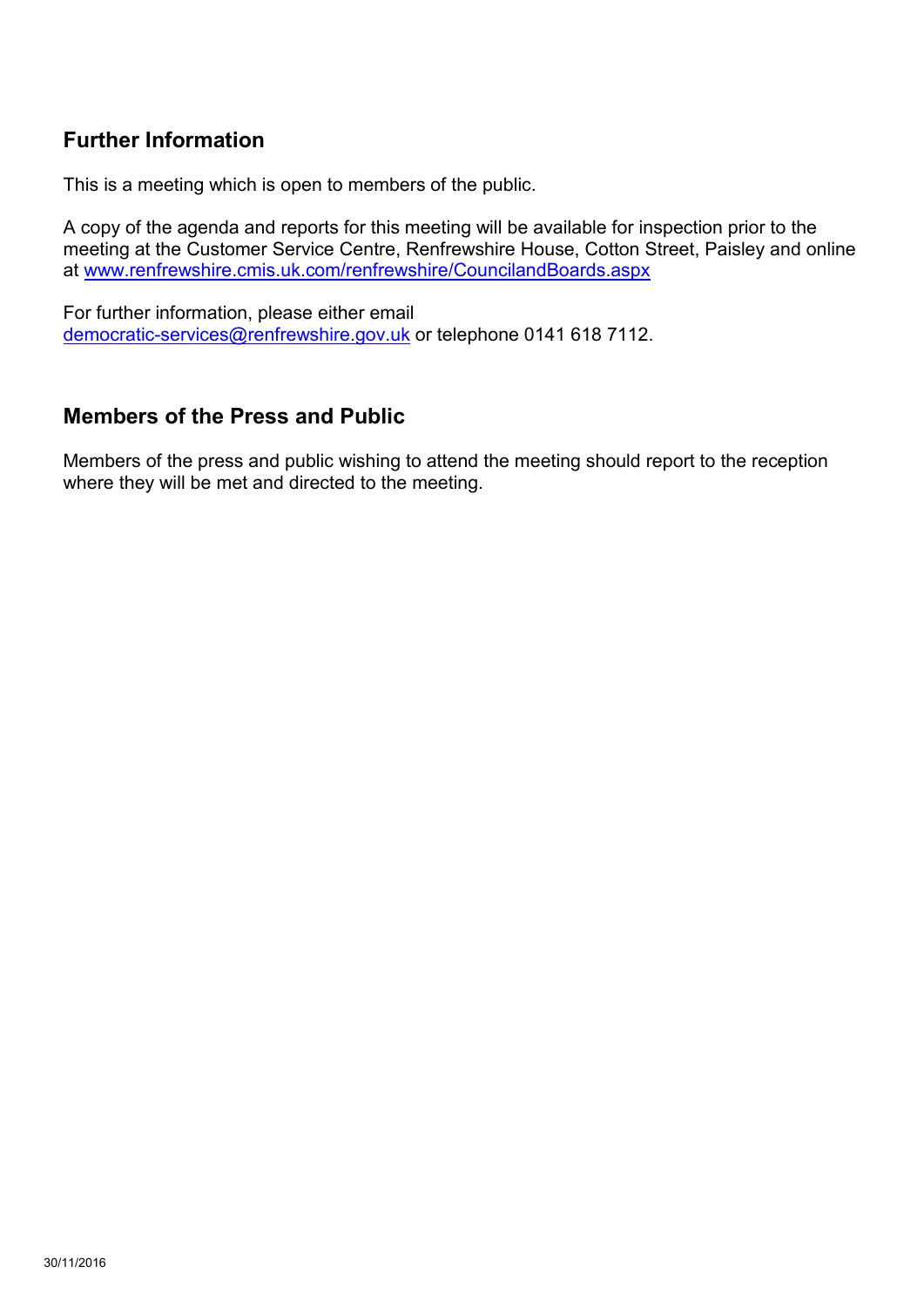## **Items of business**

| <b>Apologies</b> |  |
|------------------|--|
|------------------|--|

Apologies from members.

### **Declarations of Interest**

Members are asked to declare an interest in any item(s) on the agenda and to provide a brief explanation of the nature of the interest.

| 1(a)         | <b>Minute of Joint Committee</b>                                                                         | $5 - 12$    |
|--------------|----------------------------------------------------------------------------------------------------------|-------------|
|              | Minute of meeting of the Joint Committee held on 17 June 2016.                                           |             |
| 1(b)         | <b>Minutes of Executive Sub-committee</b>                                                                | $13 - 28$   |
|              | Minutes of meeting of the Executive Sub-committee held on 17 June, 16<br>September and 18 November 2016. |             |
| 1(c)         | <b>Minute of Chief Executive Officers Management Group</b>                                               | $29 - 34$   |
|              | Minute of the Chief Executive Officer's Management Group.                                                |             |
| $\mathbf{2}$ | <b>Audited Annual Accounts 2015/2016</b>                                                                 | $35 - 36$   |
|              | Report by the Treasurer and Director of Scotland Excel                                                   |             |
| 3            | <b>Scotland Excel Scheme of Delegated Functions</b>                                                      | $37 - 48$   |
|              | Report by Clerk to Scotland Excel                                                                        |             |
| 4            | <b>Review of Standing Orders Relating to Contracts</b>                                                   | 49 - 86     |
|              | Report by the Clerk to Scotland Excel                                                                    |             |
| 5            | <b>Sustainable Procurement Strategy</b>                                                                  | $87 - 100$  |
|              | Report by the Director of Scotland Excel                                                                 |             |
| 6            | <b>Learning and Development Strategy</b>                                                                 | $101 - 106$ |
|              | Report by the Director of Scotland Excel                                                                 |             |
| 7            | <b>Associate Member Strategy</b>                                                                         | 107 - 132   |
|              |                                                                                                          |             |